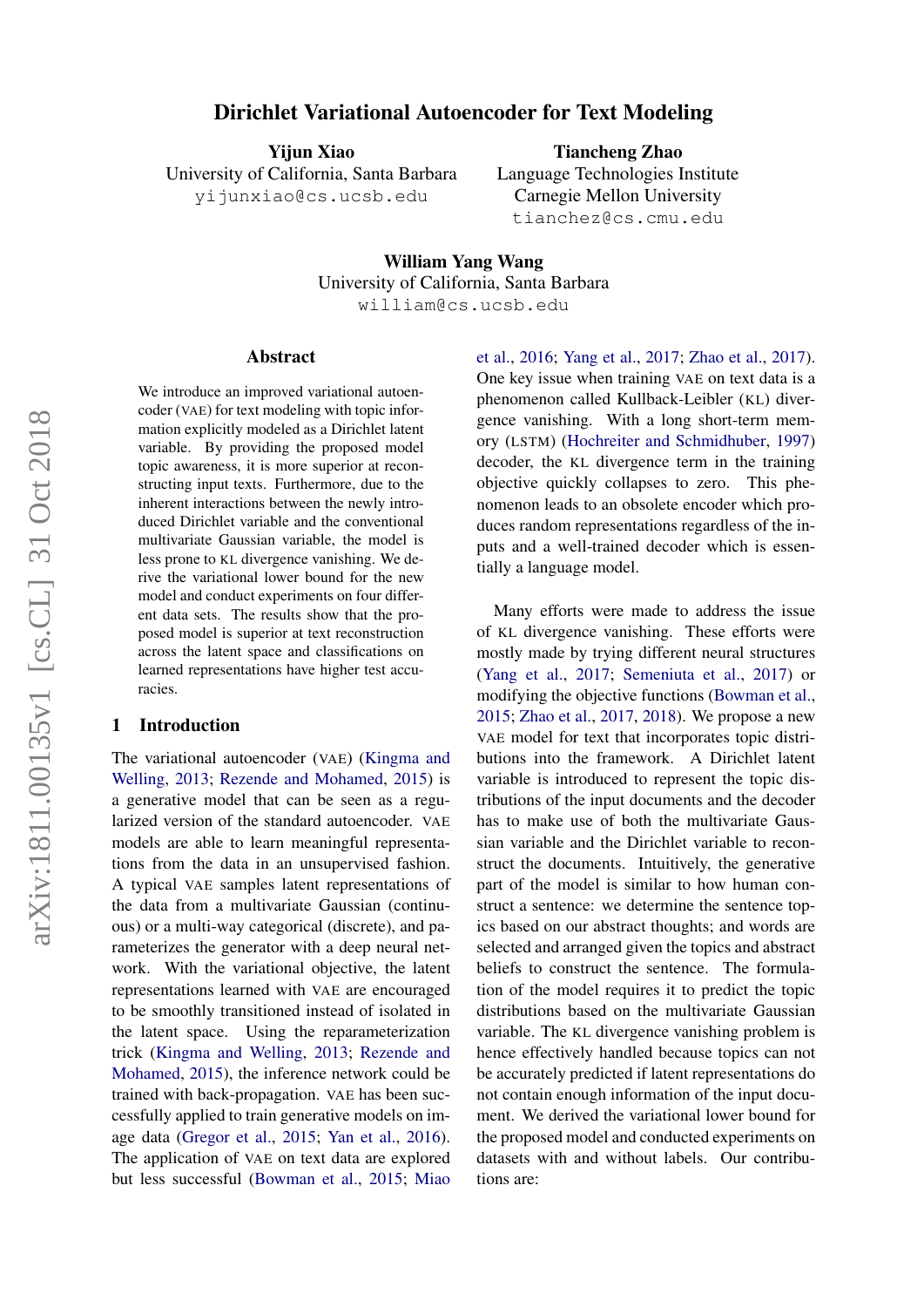- 1. We present a novel variational autoencoder for text modeling with topic awareness.
- 2. We experiment both VAE and conditional variational autoencoder (CVAE) based on the proposed model on several datasets. The proposed model outperforms baselines with respect to reconstruction, representation learning, and random sample quality.
- 3. Further model analysis shows that the proposed model is able to generate convincing topic distributions for unseen test data.

#### 2 Related Work

### 2.1 Variational Autoencoder

Variational autoencoders have been widely explored for various machine learning tasks, e.g., image generation [\(Gregor et al.,](#page-8-1) [2015;](#page-8-1) [Mansimov](#page-9-7) [et al.,](#page-9-7) [2015;](#page-9-7) [Yan et al.,](#page-9-1) [2016\)](#page-9-1), machine translation [\(Zhang et al.,](#page-9-8) [2016\)](#page-9-8), knowledge graph reasoning [\(Zhang et al.,](#page-9-9) [2017;](#page-9-9) [Chen et al.,](#page-8-4) [2018\)](#page-8-4), conversational models [\(Serban et al.,](#page-9-10) [2017;](#page-9-10) [Zhao et al.,](#page-9-4) [2017\)](#page-9-4) and text style-transfer [\(Hu et al.,](#page-8-5) [2017\)](#page-8-5). VAE can also be applied in semi-supervised learning [\(Kingma et al.,](#page-8-6) [2014\)](#page-8-6) by treating the class label as a variable and marginalizing over it whenever the label is not present. With Gumbel-softmax [\(Jang](#page-8-7) [et al.,](#page-8-7) [2016;](#page-8-7) [Maddison et al.,](#page-8-8) [2016\)](#page-8-8), the marginalization can be approximated with sampling over the categorical distribution. This study does not involve extensions of the proposed model in the semi-supervised setting.

Many studies observed that the KL divergence term of the VAE objective often vanishes when trained on text data. The posterior of the latent code  $q(\mathbf{z}|\mathbf{x})$  is almost identical to the prior  $p(\mathbf{z})$ . This leads to a decoder which completely ignores the latent code z and trained solely to minimize the perplexity of the corpus. In this case, the model collapses to a language model.

There are two main categories of solutions to mitigate the issue. The first category is to weaken the decoder which includes randomly dropping words when feeding the decoder [\(Bowman et al.,](#page-8-2) [2015\)](#page-8-2), and using convolutional neural networks (CNN) in the decoder [\(Yang et al.,](#page-9-3) [2017;](#page-9-3) [Semeni](#page-9-5)[uta et al.,](#page-9-5) [2017\)](#page-9-5). This category tackles the problem mostly in the model architecture level. The second category is to modify the original variational learning objective. KL divergence term annealing [\(Bowman et al.,](#page-8-2) [2015\)](#page-8-2) can be seen as gradually

adding the KL divergence term into the objective function. Bag-of-word (BOW) loss introduced in [\(Zhao et al.,](#page-9-4) [2017\)](#page-9-4) is an auxiliary loss which measures how well predictions of words can be made from the latent code z. By rewriting the objective, Zhao et al. [\(2018\)](#page-9-6) found that the original variational lower bound is anti-information and proposed to compensate the objective function with an added mutual information term. The model proposed in this study does not explicitly attack KL divergence vanishing, but the interaction between the Dirichlet topic variable and the multivariate Gaussian variable makes it less prone to the issue. Furthermore, the proposed model is derived within the variational inference framework and agnostic to any structure choices and loss modifications mentioned above.

#### 2.2 Topic Modeling

Topic models [\(Blei,](#page-8-9) [2012\)](#page-8-9) aim to learn unsupervised representations of text data, and have been applied in various settings from scientific literature [\(Blei and Lafferty,](#page-8-10) [2007\)](#page-8-10) to natural scenes [\(Fei-](#page-8-11)[Fei and Perona,](#page-8-11) [2005\)](#page-8-11). There are recent studies focusing on learning topic models within the variational inference framework [\(Srivastava and Sut](#page-9-11)[ton,](#page-9-11) [2017\)](#page-9-11). Although our model is able to predict topic distributions for unseen data, it is not designed to learn topic distributions. It utilizes topics generated from an external or internal topic model to learn better representations of the input texts. Therefore, we do not compare with recent studies on topic modeling.

# 3 Our Approach

In this section, we introduce the model and its corresponding training objectives. The proposed model incorporates topic modeling results into training and is more robust against KL divergence vanishing. For convenience and clarity, subscripts  $\theta$ ,  $\phi$  and superscripts *i* are dropped when there is no ambiguity.

# 3.1 Background

Consider the dataset  $X = \{x^{(i)}\}_{i=1}^N$  which are i.i.d. samples from a random variable x. Assume that x is dependent on some unobserved continuous random variable z. Then the marginal distribution of x can be written as:

$$
p_{\theta}(\mathbf{x}) = \int p_{\theta}(\mathbf{z}) p_{\theta}(\mathbf{x}|\mathbf{z}) d\mathbf{z}
$$
 (1)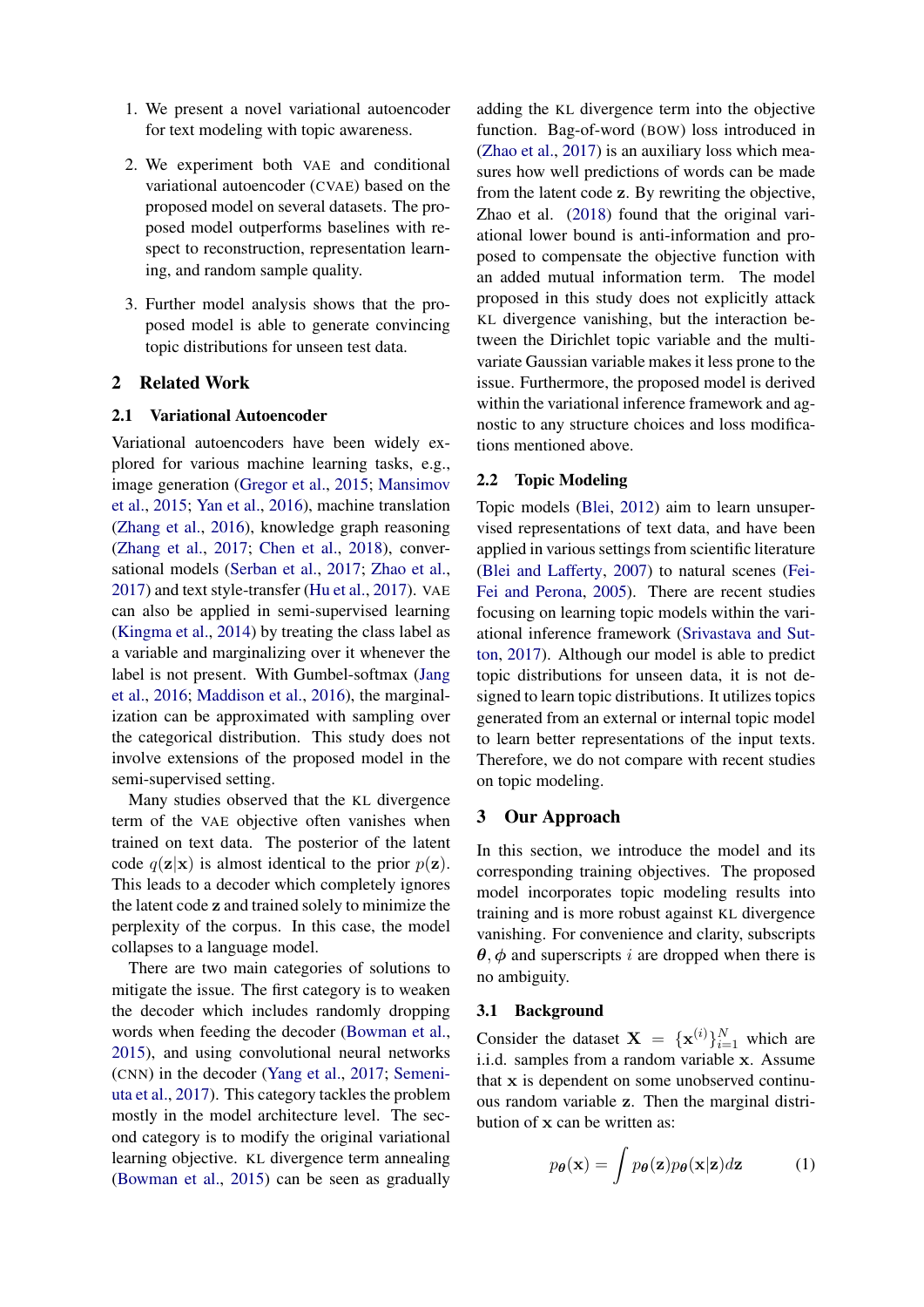<span id="page-2-1"></span>

Figure 1: Graphical illustration of (a) the generative model (b) the joint recognition model and (c) the marginal recognition model. Solid lines are the shared generative model; dashed lines are the respective recognition model; shaded nodes represent observed variables.

In practice this integral is intractable. Variational autoencoders [\(Kingma and Welling,](#page-8-0) [2013;](#page-8-0) [Rezende and Mohamed,](#page-9-0) [2015\)](#page-9-0) propose to use a recognition model  $q_{\phi}(\mathbf{z}|\mathbf{x})$  to approximate the true posterior  $p_{\theta}(\mathbf{z}|\mathbf{x})$ . Instead of maximizing the marginal likelihood directly, the objective becomes the variation lower bound (also called evidence lower bound (ELBO)) of the marginal:

$$
\log p_{\theta}(\mathbf{x}^{(i)}) \geq \mathcal{L}(\theta, \phi; \mathbf{x}^{(i)})
$$
  
=  $\mathbb{E}_{q_{\phi}(\mathbf{z}|\mathbf{x}^{(i)})}[\log p_{\theta}(\mathbf{x}^{(i)}|\mathbf{z})]$   
-  $D_{\text{KL}}(q_{\phi}(\mathbf{z}|\mathbf{x}^{(i)})||p_{\theta}(\mathbf{z}))$  (2)

The family of the prior  $p_{\theta}(\mathbf{z})$  and posterior  $q_{\phi}(z|x)$  is often chosen so that the KL divergence term can be analytically calculated.  $\mathbb{E}_{q_{\phi}(\mathbf{z}|\mathbf{x})}[\log p_{\theta}(\mathbf{x}|\mathbf{z})]$  can be approximated by sampling from  $q_{\phi}(\mathbf{z}|\mathbf{x})$ . We could then optimize the objective with any gradient-based algorithms.

Conditional variational autoencoder (CVAE) [\(Sohn et al.,](#page-9-12) [2015\)](#page-9-12) is a straightforward extension within the VAE framework. If every input x is accompanied with a discrete label  $y$ , we might be interested in modeling the conditional probability of  $p(\mathbf{x}|y)$ . The variational lower bound can be easily adapted from Equation [2:](#page-2-0)

$$
\mathcal{L}(\boldsymbol{\theta}, \boldsymbol{\phi}; \mathbf{x}^{(i)}, y^{(i)}) = \mathbb{E}_{q_{\boldsymbol{\phi}}(\mathbf{z}|\mathbf{x}^{(i)}, y^{(i)})}[\log p_{\boldsymbol{\theta}}(\mathbf{x}^{(i)}|\mathbf{z}, y^{(i)})] - \mathbf{D}_{\text{KL}}(q_{\boldsymbol{\phi}}(\mathbf{z}|\mathbf{x}^{(i)}, y^{(i)})||p_{\boldsymbol{\theta}}(\mathbf{z}|y^{(i)})) \qquad (3)
$$

#### 3.2 Proposed Model

Our formulation of the model involves three random variables: the sentence/document x, the latent code z, and a newly introduced topic distribution variable t.  $p(\mathbf{z})$ , the prior of  $\mathbf{z}$ , is a standard

multivariate Gaussian with mean 0 and identity covariance matrix;  $p(\mathbf{t}|\mathbf{z})$  is the conditional distributions of t given the latent code z which follows a Dirichlet distribution. Note here we make the natural choice to model t as a dependent variable on z because we perceive topics in a sentence as dependent on the abstract meaning. Finally,  $p(x|z, t)$  is the text generator. Intuitively, the model mimics a process of generating a sentence: abstract meaning is firstly determined with z; then a distribution of topics t is used depending on z; finally the sentence x is generated by selecting words and constructing a sentence based on both z and t. The base generative model is illustrated in Figure [1](#page-2-1) (a).

There are two options when modeling the inference network. As we could obtain topic distributions for all documents using unsupervised topic modeling algorithms such as the latent Dirichlet allocation (LDA) [\(Blei et al.,](#page-8-12) [2003\)](#page-8-12), the first option is to model the joint probability of  $p(x, t)$ . For the second option, we could incorporate the topic modeling component into the model, treat topic latent as unseen for all training examples, and model  $p(x)$  directly. We name these two options joint model and marginal model respectively. The recognition models for both the joint and the marginal model are depicted in Figure [1](#page-2-1) (b), (c). Note that they share the same generative model illustrated in Figure [1](#page-2-1) (a).

<span id="page-2-0"></span>**Joint model** Joint model treats **t** as an observed variable. Therefore we need to maximize the joint probability of an input text x and its corresponding topic distribution t. The variational lower bound for the joint model is:

$$
\log p(\mathbf{x}, \mathbf{t}) \geq \mathcal{L}_{\mathbf{J}}(\boldsymbol{\theta}, \boldsymbol{\phi}; \mathbf{x}, \mathbf{t})
$$
  
=  $\mathbb{E}_{q(\mathbf{z}|\mathbf{x}, \mathbf{t})} [\log p(\mathbf{x}|\mathbf{z}, \mathbf{t}) + \log p(\mathbf{t}|\mathbf{z})]$   
-  $\mathbf{D}_{\mathbf{KL}}(q(\mathbf{z}|\mathbf{x}, \mathbf{t}) || p(\mathbf{z}))$  (4)

Marginal model We could also choose to treat t as unobserved and directly model the marginal distribution of  $p(x)$ . We can derive the ELBO of the marginal distribution similarly to Equation [2:](#page-2-0)

$$
\log p(\mathbf{x}) \geq \mathcal{L}_{\mathbf{M}}(\boldsymbol{\theta}, \boldsymbol{\phi}; \mathbf{x})
$$
\n
$$
= \mathbb{E}_{q(\mathbf{z}, \mathbf{t}|\mathbf{x})} [\log p(\mathbf{x}|\mathbf{z}, \mathbf{t})]
$$
\n
$$
- \mathbf{D}_{\mathbf{KL}}(q(\mathbf{z}, \mathbf{t}|\mathbf{x})||p(\mathbf{z}, \mathbf{t}))
$$
\n
$$
= \mathbb{E}_{q(\mathbf{z}|\mathbf{x})} [\mathbb{E}_{q(\mathbf{t}|\mathbf{x}, \mathbf{z})} [\log p(\mathbf{x}|\mathbf{z}, \mathbf{t})]]
$$
\n
$$
- \mathbb{E}_{q(\mathbf{z}|\mathbf{x})} [\mathbf{D}_{\mathbf{KL}}(q(\mathbf{t}|\mathbf{x}, \mathbf{z})||p(\mathbf{t}|\mathbf{z}))]
$$
\n
$$
- \mathbf{D}_{\mathbf{KL}}(q(\mathbf{z}|\mathbf{x})||p(\mathbf{z})) \tag{5}
$$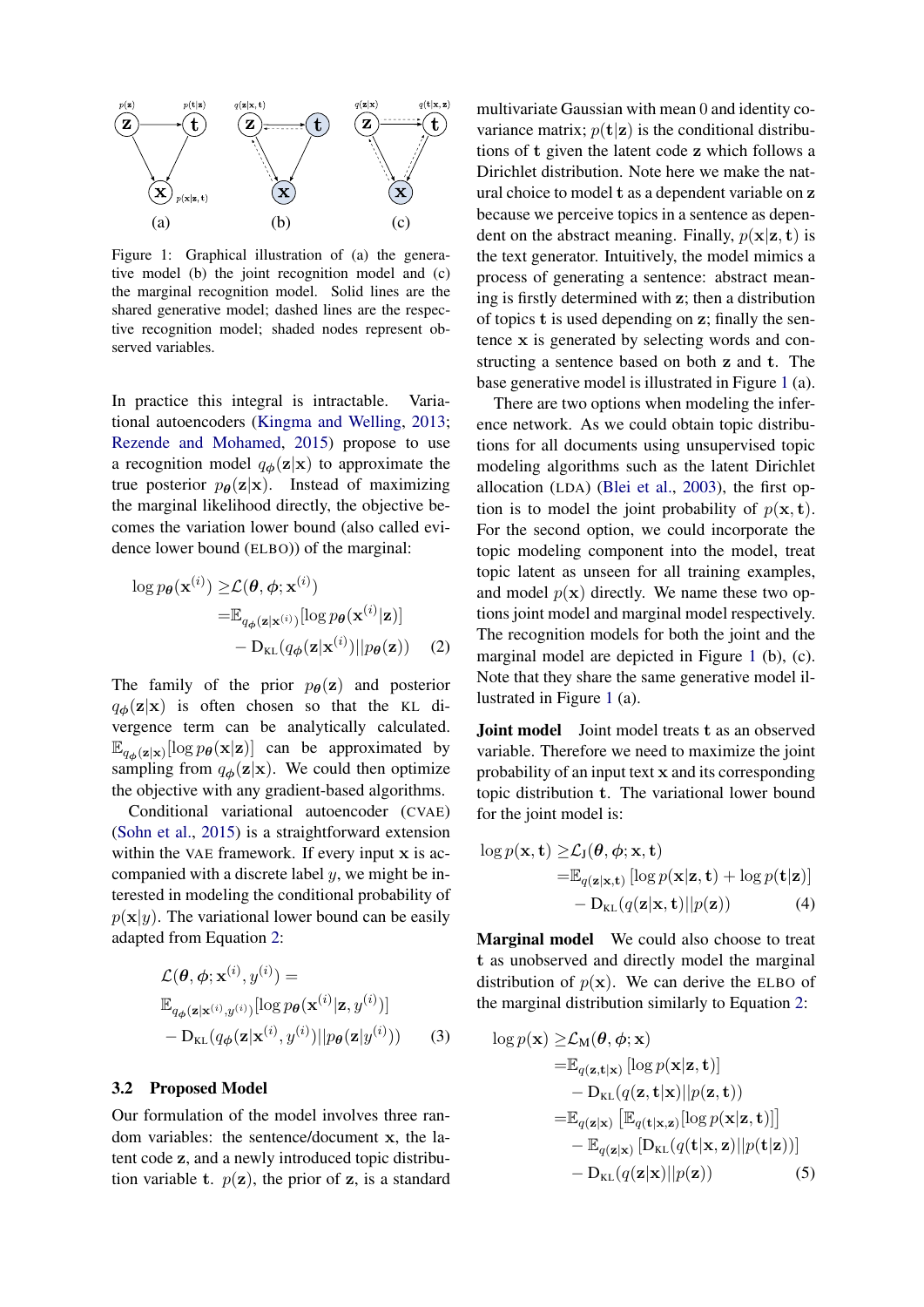<span id="page-3-0"></span>

Figure 2: Neural network structure for (a) the joint model and (b) the marginal model during training. Area above the dotted line is the recognition model and below is the generative model. Circle with plus sign denotes concatenation operation.

During training, the loss function is defined as the negative ELBO. Reparameterizable samples from  $q(\mathbf{z}|\mathbf{x}, \mathbf{t})$  (the joint model) or  $q(\mathbf{z}, \mathbf{t}|\mathbf{x})$  (the marginal model) are used to approximate the expectation terms, and KL divergence terms are analytically computed. The gradients could be calculated and the objective can then be optimized with gradient-based optimization methods.

# 3.3 Model Specification

Our choice for the shared generative model is specified as follows:

$$
p(\mathbf{z}) \sim \mathcal{N}(\mathbf{0}, \mathbf{I})
$$

$$
\log(\boldsymbol{\alpha}) = \text{MLP}_{\alpha}(\mathbf{z})
$$

$$
p(\mathbf{t}|\mathbf{z}) \sim \text{Dir}(\boldsymbol{\alpha})
$$

$$
p(\mathbf{x}|\mathbf{z}, \mathbf{t}) = \text{LSTM}_{d}(\text{MLP}_{h}([\mathbf{z}, \mathbf{t}]))
$$

where  $MLP_{\alpha}$  is a multi-layer perceptron that takes the latent code z and produces the logarithm of the  $\alpha$  to parameterize the Dirichlet prior distribution;  $[z, t]$  denotes the concatenation of the two variables  $z$  and  $t$ ; MLP<sub>h</sub> takes the concatenation and generates the initial hidden state for the decoder  $LSTM_d$ . x is then generated sequentially with  $LSTM_d$ .

The specifications for the joint recognition model are:

$$
\mathbf{h} = \text{LSTM}_e(\mathbf{x})
$$

$$
\boldsymbol{\mu}, \log(\boldsymbol{\sigma}^2) = \text{MLP}_{\mu}([\mathbf{h}, \mathbf{t}]), \text{MLP}_{\sigma}([\mathbf{h}, \mathbf{t}])
$$

$$
q(\mathbf{z}|\mathbf{x}, \mathbf{t}) \sim \mathcal{N}(\boldsymbol{\mu}, \text{diag}(\boldsymbol{\sigma}^2))
$$

where the input  $x$  is fed into the encoder  $LSTM_e$ ; the last hidden state h is then concatenated with t and jointly determines the mean and log covariance matrix of the posterior distribution for z with MLP<sub> $\mu$ </sub> and MLP<sub> $\sigma$ </sub>. The neural network structure for the joint model in the training phase is illustrated in Figure [2](#page-3-0) (a).

Similarly, the specifications for the marginal recognition model are:

$$
\mathbf{h} = \text{LSTM}_e(\mathbf{x})
$$

$$
\boldsymbol{\mu}, \log(\boldsymbol{\sigma}^2) = \text{MLP}_{\mu}(\mathbf{h}), \text{MLP}_{\sigma}(\mathbf{h})
$$

$$
q(\mathbf{z}|\mathbf{x}) \sim \mathcal{N}(\boldsymbol{\mu}, \text{diag}(\boldsymbol{\sigma}^2))
$$

$$
\log(\boldsymbol{\alpha}') = \text{MLP}_{\alpha'}(\mathbf{x})
$$

$$
q(\mathbf{t}|\mathbf{x}, \mathbf{z}) \sim \text{Dir}(\boldsymbol{\alpha}')
$$

where  $MLP_{\alpha}$  takes the input x and calculates the logarithm of the  $\alpha'$  parameterizing the posterior distribution for t. The differences from the joint model include: 1. Posterior distribution of z does not depend on t, therefore  $MLP_{\mu}$  and  $MLP_{\sigma}$ takes input of only the last hidden state of the encoder  $LSTM_e$ ; 2. Posterior distribution of t is approximated by making inference given the input x. Because of the fact that posterior of z does not depend on t, a benefit of the marginal model over the joint model is that we do not need a separate topic modeling component to calculate the topic distributions for the input. The marginal model is also capable of making inference of the topic t given input x. The neural network structure for the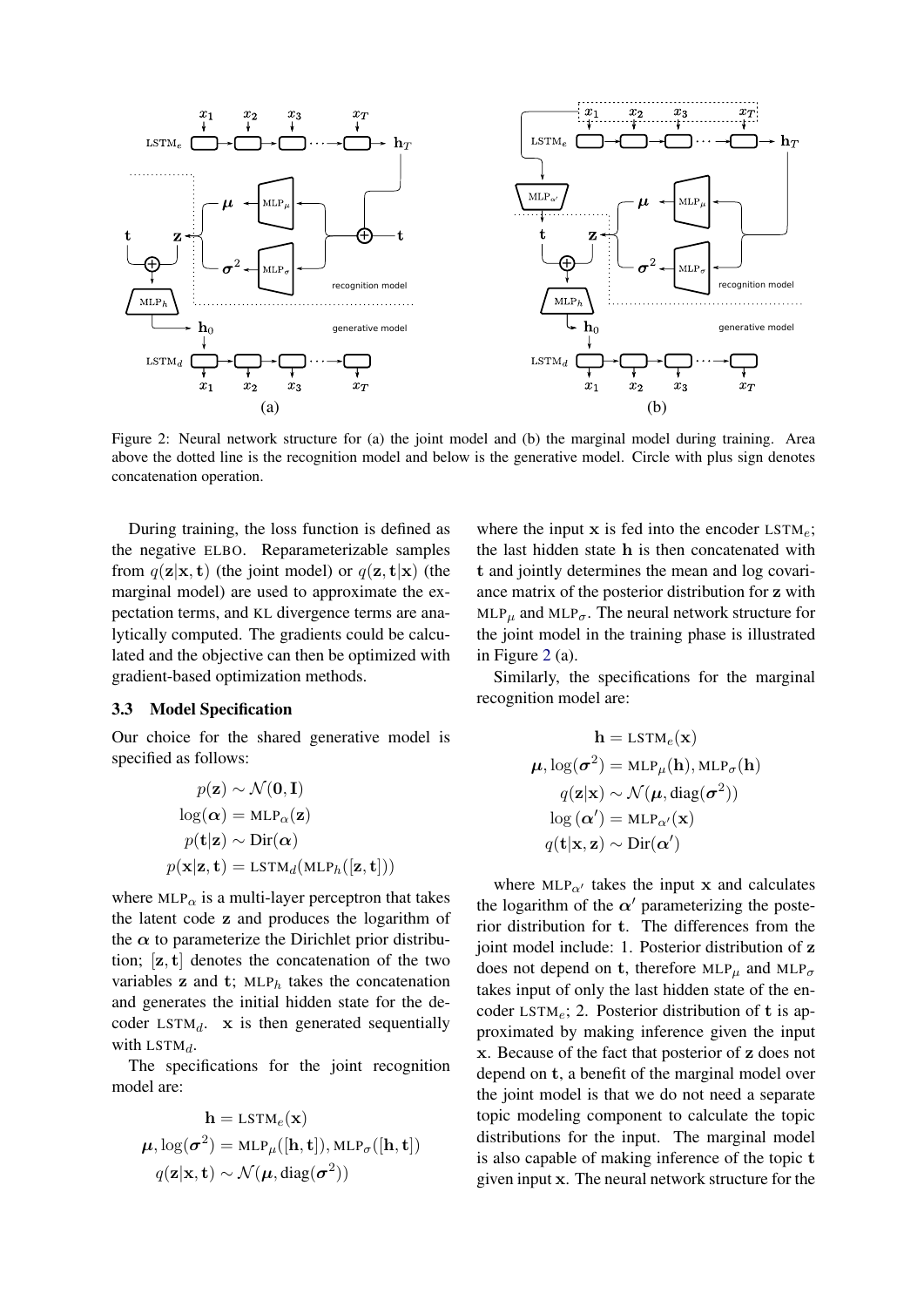marginal model in the training phase is illustrated in Figure [2](#page-3-0) (b).

The  $\mathbb{E}_{q(\mathbf{t}|\mathbf{x},\mathbf{z})}[\log p(\mathbf{x}|\mathbf{z},\mathbf{t})]$  term in the variational lower bound of the marginal model requires us to sample from a Dirichlet distribution. There are some recent efforts to make the reparameterization trick viable [\(Ruiz et al.,](#page-9-13) [2016;](#page-9-13) [Srivas](#page-9-11)[tava and Sutton,](#page-9-11) [2017;](#page-9-11) [Figurnov et al.,](#page-8-13) [2018\)](#page-8-13) for Dirichlet distribution. We follow the method introduced in [\(Jankowiak and Obermeyer,](#page-8-14) [2018\)](#page-8-14).

# 4 Experiments and Results

We experiment both the joint and marginal models in VAE and CVAE settings. In the following sections, we describe the data sets, detailed setups, and experimental results. Results for the joint and marginal models are combined due to their similar performances. The advantage of not requiring an external topic model component makes the marginal model a preferable choice in practice.

# 4.1 Data Sets

We want to explore how effective the topic distributions along with the latent variable help to reconstruct inputs and generate new samples. Therefore we choose to adopt four different datasets, two with relatively short sentences (the Penn Treebank (PTB) [\(Marcus et al.,](#page-9-14) [1993\)](#page-9-14) and the Book-Corpus (BC) [\(Zhu et al.,](#page-9-15) [2015\)](#page-9-15)), and two with relatively long documents (Yahoo Answer (YAHOO) and Yelp15 review (YELP)) in the VAE setting to see whether the latent representations contribute to a better reconstruction of the inputs. We further extract the latent features of the YAHOO and YELP data sets learned by their corresponding VAE models and train classifiers with various amount of training data to evaluate the qualities of the learned representations. We also train CVAE versions of the proposed model on YAHOO and YELP data sets to evaluate the conditional generation capabilities of the proposed model. Notice we do not compare with topic modeling studies because topic modeling component is only present in the marginal model and is not the focus of this study.

For BC, we randomly sample 200k sentences for training, 10k for validation and 10k for test. Subsets of YAHOO and YELP used in [\(Yang et al.,](#page-9-3) [2017\)](#page-9-3) are adopted. Each subset contains 100k documents for training, 10k for validation and 10k for test. YAHOO contains ten different classes representing topics for each document; YELP has five

levels of ratings for each document. In both data sets, the class labels are balanced.

#### 4.2 Experiment Setup

For the inputs, we set a maximum vocabulary size of 20k and a maximum length of 200 across all data sets. We train LDA models for each data set using only the training data portion with number of topics in [8, 16, 32, 64]. These LDA models are then used to process all splits of data to obtain topic distributions for use in the joint models.

We use one-layer LSTM with hidden size [200, 512] for both the encoder and the decoder. Word embeddings are shared and size is set to 200. Embedding size for the class labels is 8 in the CVAE setting. We choose the dimension of z from [16, 32]. MLP<sub>u</sub>, MLP<sub> $\sigma$ </sub> and MLP<sub>h</sub> are two-layer fully connected neural networks with hidden size same as the encoder/decoder. MLP<sub> $\alpha$ </sub> and MLP<sub> $\alpha$ </sub> are also two-layer MLPs with outputs exponentiated to ensure positivity of the Dirichlet parameters.

All models are trained with Adam [\(Kingma and](#page-8-15) [Ba,](#page-8-15) [2014\)](#page-8-15) with learning rate 1e-3. Weight decay is chosen from [1e-3, 3e-3, 1e-2]. Dropout ratio for both the encoder and the decoder is 0.2. We use batch size of 32 and models are trained for 48 epochs. KL annealing is used with a linear scheduling from 0 at step 2k to 1 at step 42k. No word dropping is applied.

We also conduct experiments of classification with learned representations. We train VAE models on both YAHOO and YELP data sets and extract latent features for all data splits. We randomly choose 500, 2000 training samples to train a linear support vector machine (SVM) on the latent representations and test performances on the test sets.

#### 4.3 Language Modeling Results

The language modeling results are shown in Table [1.](#page-5-0) We report the negative log-likelihood (NLL), the KL divergence term between the posterior and the prior of z, as well as the perplexity (PPL).

We compare with LSTM language model, standard VAE, standard VAE with bag-of-word loss (BOW) [\(Zhao et al.,](#page-9-4) [2017\)](#page-9-4), and dilated convolutional VAE [\(Yang et al.,](#page-9-3) [2017\)](#page-9-3). DI-VAE [\(Zhao et al.,](#page-9-6) [2018\)](#page-9-6) uses multi-way categorical instead of multivariate Gaussian for the latent variable, therefore the results are not directly comparable. We also want to stress that PPL only measures one aspect of the model and should not be considered the only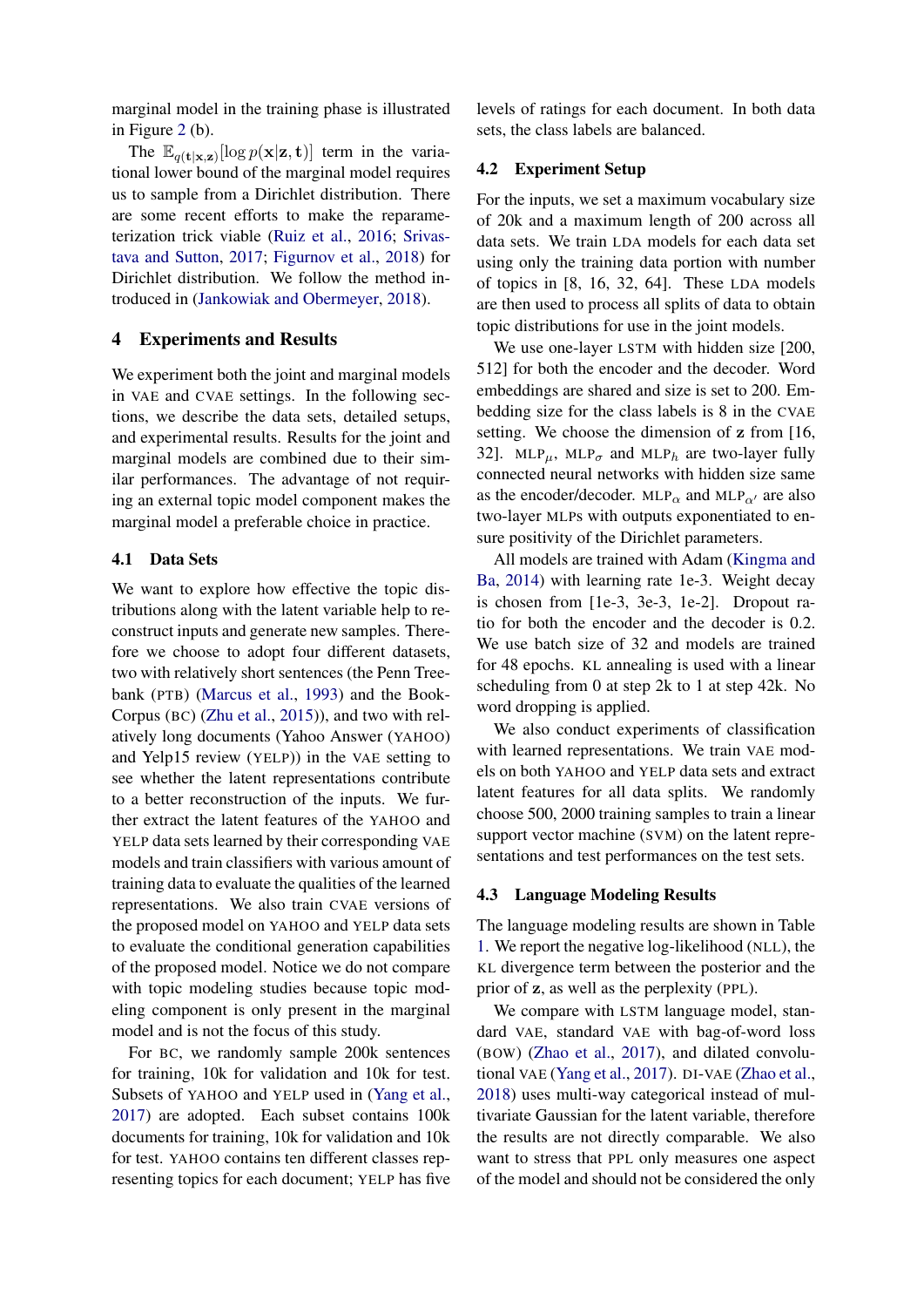<span id="page-5-0"></span>

| <b>Model</b>   | <b>PTB</b>  |            | <b>BC</b>  |                          | YAHOO       |            | <b>YELP</b>         |            |
|----------------|-------------|------------|------------|--------------------------|-------------|------------|---------------------|------------|
|                | NLL(KL)     | <b>PPL</b> | $NLL$ (KL) | <b>PPL</b>               | $NLL$ (KL)  | <b>PPL</b> | NLL(KL)             | <b>PPL</b> |
| LSTM-LM        | 116.2       | 104.2      | 37.4       | 64.0                     | 334.9       |            | 66.2 362.7          | 42.6       |
| <b>VAE</b>     | 96.0(9.6)   | 79.8       | 28.0(6.9)  | 22.5                     | 337.2(0.4)  | 65.6       | 369.1(0.5)          | 45.5       |
| VAE W/BOW      | 93.2 (12.9) | 70.2       | 17.9(17.2) | 7.3                      | 310.3(32.0) |            | 48.7 343.3 (31.5)   | 34.9       |
| <b>CNN-VAE</b> |             |            |            | $\overline{\phantom{a}}$ | 332.1(10.0) |            | $63.9$ $359.1(7.6)$ | 41.1       |
| Ours           | 91.9(2.7)   | 66.2       | 23.5(6.6)  | 13.6                     | 327.8(2.9)  | 60.6       | 360.3(2.5)          | 41.6       |
| Ours w/ BOW    | 76.9(23.3)  | 33.4       | 15.8(16.2) | 5.8                      | 308.5(31.9) |            | 47.6 $342.9(30.5)$  | 34.7       |

Table 1: Language modeling results on the test sets. BOW represents the auxiliary bag-of-words loss [\(Zhao et al.,](#page-9-4) [2017\)](#page-9-4). Lowest combined NLL+KL and lowest PPL for each data set are highlighted.

<span id="page-5-1"></span>

| Model                      |       | YAHOO               | <b>YELP</b> |       |  |
|----------------------------|-------|---------------------|-------------|-------|--|
|                            | 500 - | 2000 500            |             | -2000 |  |
| VA E                       |       | 51.6 53.2 25.1 27.2 |             |       |  |
| VAE W/BOW                  |       | 52.1 54.4 38.2 40.0 |             |       |  |
| Ours                       |       | 52.5 55.2 32.2 34.6 |             |       |  |
| Ours w/ BOW 53.3 57.6 39.8 |       |                     |             | 42.4  |  |

Table 2: Test set accuracy (%) of classifiers trained with learned representations from different VAE models. Numbers reported are averaged over five experiments.

<span id="page-5-2"></span>

| Model           | YAHOO      |      | YEL P      |      |  |
|-----------------|------------|------|------------|------|--|
|                 | <b>CNN</b> | LR.  | <b>CNN</b> | LR.  |  |
| STD SAMPS.      |            |      |            |      |  |
| <b>CVAE</b>     | 15.8       | 14.5 | 30.4       | 24.9 |  |
| $CVAE$ w/ $BOW$ | 50.9       | 58.5 | 44.7       | 45.9 |  |
| Ours            | 37.0       | 50.6 | 37.6       | 38.9 |  |
| Ours w/ BOW     | 50.0       | 59.0 | 43.2       | 46.0 |  |
| LP SAMPS.       |            |      |            |      |  |
| <b>CVAE</b>     | 20.8       | 18.7 | 32.2       | 29.2 |  |
| $CVAE$ w/ $BOW$ | 37.8       | 54.8 | 21.2       | 20.4 |  |
| Ours            | 38.7       | 51.5 | 37.4       | 39.2 |  |
| Ours w/ BOW     | 33.8       | 52.7 | 42.0       | 46.3 |  |

Table 3: Test set accuracy (%) of classifiers trained with generated data from different CVAE models. LP SAMPS. stands for low-probability samples. Numbers reported are averaged over five experiments.

metric for this task. Our model achieves best combined results (NLL+KL) across all data sets. We observe from Table [1](#page-5-0) that when trained with BOW loss, NLL is noticeably reduced while the KL divergence is much larger. The combined loss NLL+KL is always larger compared to model trained without BOW. Compared to the baseline VAE model, the proposed model achieves better NLL and KL values at the same time. One possible reason is the multi-modality of the Dirichlet variable t help ease the labor for z which is a unimodal distribution.

It is worth noting that for YAHOO and YELP data sets, the original VAE fails to learn latents with reasonably large KL divergence (0.4 for YAHOO and 0.5 for YELP) even with the KL annealing trick. This, we conjecture, could be due to the relatively long document lengths in the two data sets. It is more rewarding for the model to learn a powerful decoder to maximize the overall data probability. Whereas our model learns latents with non-trivial KL divergence across all data sets.

# 4.4 Classification on Learned Representations

For YAHOO and YELP data sets, we train both VAE without the label information and CVAE with label information. We use the trained VAE models to extract latent representations for all the data splits and randomly choose 500 and 2000 examples from the training split to train a linear SVM on the feature space. Model selections are done with a validation set and test performances are shown in Table [2.](#page-5-1) Evaluation of the trained CVAE models are described in the next section.

From the results we can tell that using the latent representations learned with topic-aware VAE models, we get better classification performances compared to standard VAE models. This indicates that the proposed models learn better representations when used for classification. We can also see from Table [2](#page-5-1) that models trained with BOW loss extract better features.

# 4.5 Conditional Generation Results

We adopt an evaluation approach for CVAE detailed as follows: 1. Generate random samples conditioned on different label classes with the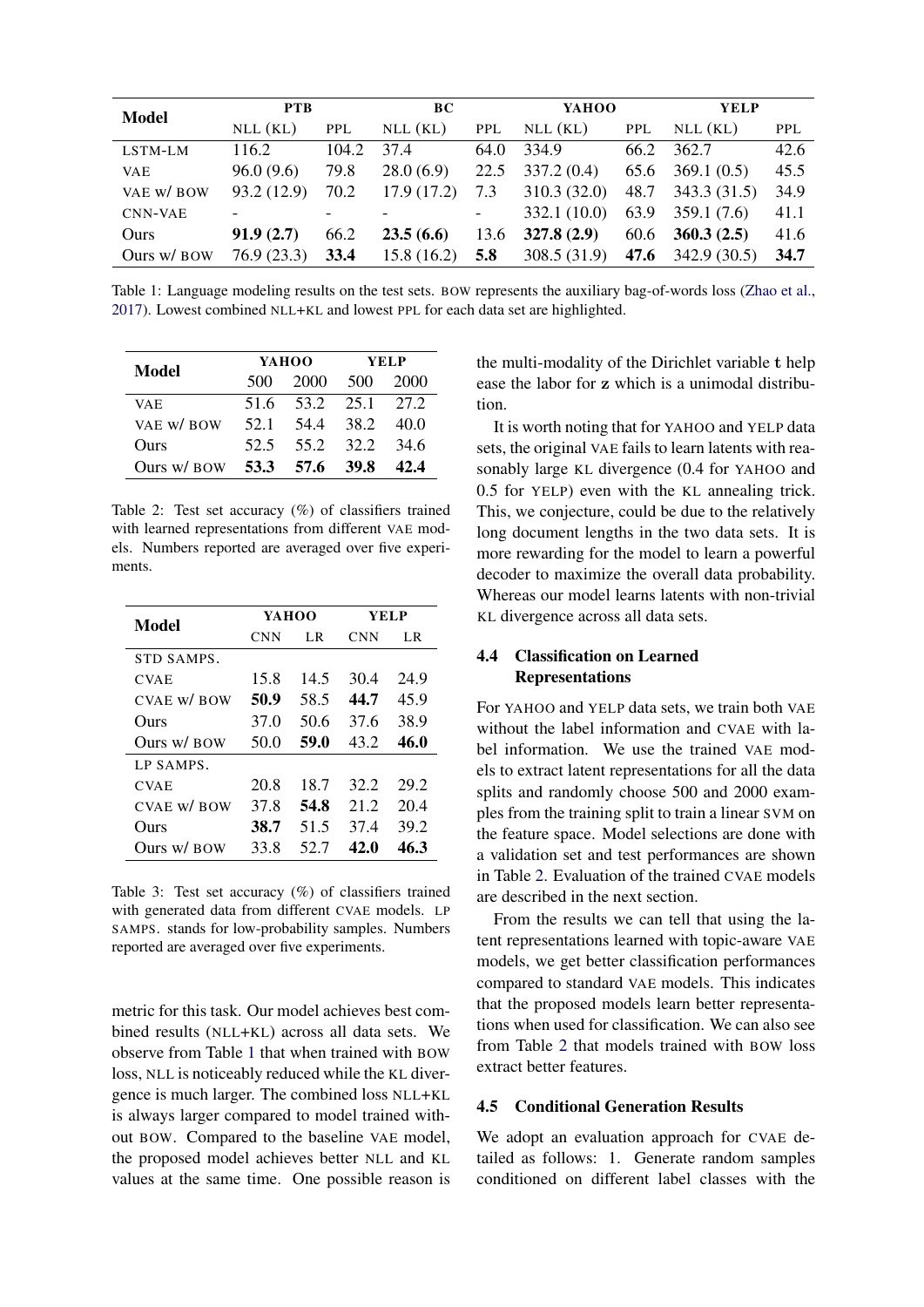<span id="page-6-0"></span>

| <b>INPUT</b>                            | Tears filled his eves.            | He takes a sharp breath, and opens his eyes.          |
|-----------------------------------------|-----------------------------------|-------------------------------------------------------|
| <b>MEAN</b>                             | Tears welled his eyes.            | He got a seat and reached for the door.               |
| $\boldsymbol{z}$ SAMP. 1                | Sofia rubbed her eyes.            | He pulled his head and continued to stare at me.      |
| $\boldsymbol{z}$ SAMP. 2                | His eyes widened in anticipation. | The captain scowled and took a seat in the courtyard. |
| $\boldsymbol{z}$ SAMP. $\boldsymbol{3}$ | Haleton ignored his eyes.         | She pulled a hand on the ground and turned.           |
| t SAMP. 1                               | Jason asks his voice.             | He looked at the boy, sitting on his shoulder.        |
| $t$ SAMP. 2                             | The young ninja nodded.           | He asked, a little shocked, raising his evebrows.     |
| $t$ SAMP. $3$                           | Frank shook his head.             | He offered a seat and pressed the ground in his face. |

Table 4: Examples of generated sentences from the posterior distributions of z and t. t is fixed to the mean when sampling from z and vice versa. We can observe that t to some extent controls the word choices and topics while z relates to the sentence structures.

trained model; 2. Train a classifier with the generated data to predict the document labels. Select the best classifier based on performances on the original validation set; 3. Evaluate the classifier on the original test set.

This evaluation protocol considers both the reconstruction quality and the learned latent space. If the reconstructions are not good enough, the generated examples would be too deviated from the true data distribution and the supervision they provide to the classifier is unreliable. On the other hand, if the model memorize perfectly each example by encoding them into disjoint points in the latent space, random samples from this latent space are highly unlikely to fall into non-zero density areas (for a discussion on the NLL/KL trade-off, see the model analysis section).

We use both a CNN classifier described in [\(Kim,](#page-8-16) [2014\)](#page-8-16) and a logistic regression model with tf-idf features. Same number of examples as the original training set are generated with each CVAE model and all experiments are repeated five times to account for randomness during sample generation and classifier training. We include results for standard samples and low-probability samples. Low-probability samples are generated by scaling the standard samples by 2 from the corresponding mean value. The results are shown in Table [3.](#page-5-2) Models trained with auxiliary BOW loss are favorable by this evaluation protocol with their standard samples. When generating from the lowprobability areas, however, CVAE with BOW degrades sharply while the proposed model is able to maintain similar if not better samples.

# 5 Model Analysis

In this section, we qualitatively evaluate properties of the model by analyzing the generated samples in different scenarios. We also include a discussion on the trade-off between KL and NLL terms in

<span id="page-6-1"></span>

|             | He looked at the small buildings and smiled.      |
|-------------|---------------------------------------------------|
|             | I looked at the picture, confused.                |
| <b>both</b> | I frown at the young man.                         |
|             | I knew what the man was hearing.                  |
|             | I knew what was going on.                         |
|             | He looked at the small buildings and smiled.      |
|             | I looked at the bar, stunned.                     |
| z           | I looked at the bar, stunned.                     |
|             | I thought he was a bad friend.                    |
|             | I thought he was a teenager.                      |
|             | He looked at the small buildings and smiled.      |
|             | He looked at the young man and listened intently. |
| t.          | He straightened his face and saw the agents.      |
|             | He straightened his face and saw the voice.       |
|             | He glanced at the young man and stood.            |

Table 5: Generated sentences from interpolations of points in the latent space. Three interpolation types are: interpolate both z and t (top), interpolate z only (middle), and interpolate t only (bottom). Notice how sentence structure barely varies when z is kept fixed and how varying t affects the word choices.

the training objective.

# 5.1 Reconstruction

The model is able to reconstruct input documents by first encode them into latent space and then decode from the mean or samples of the posterior distribution of z. For the marginal model, we could also sample from the t space. Table [4](#page-6-0) shows two examples of generated sentences with a greedy decoder from means and samples of the posteriors of z and t. The model does not memorize exactly the inputs as we can see from the examples. Instead, sentences with similar structures and tenses are generated. Notably, in the first example, all three z samples preserve the topic word "eyes" because they share the same t value.

# 5.2 Interpolation

One property of VAE models is that the models are able to generate smoothly transitioned sentences from interpolations of points in the latent space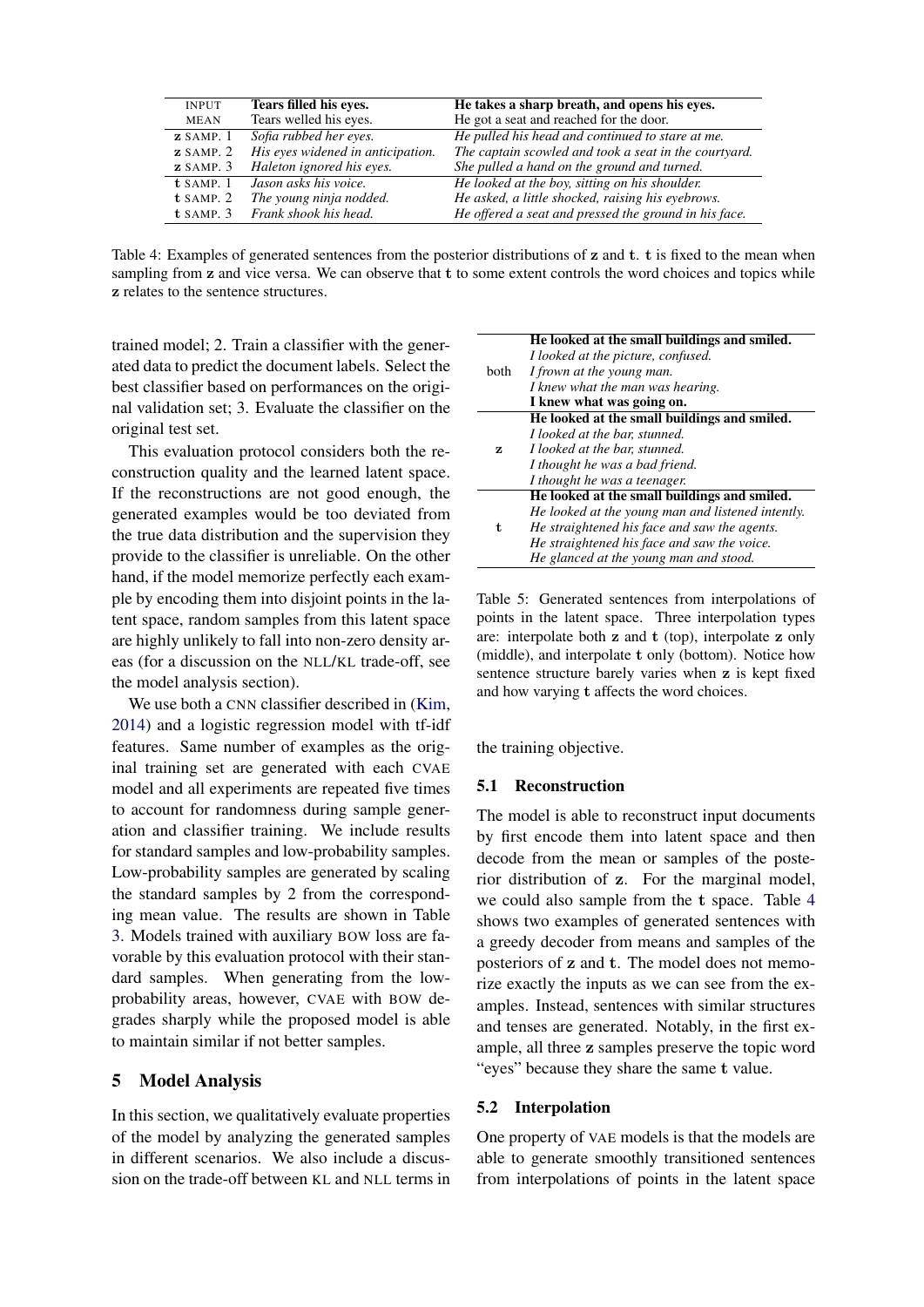<span id="page-7-0"></span>

| Topic          | Top words                                 |
|----------------|-------------------------------------------|
|                | sushi, fast, food, rolls, roll, hair, egg |
| 2              | place, like, great, just, time, ve        |
| 3              | la, taking, die, le, dr, et, son, est     |
| $\overline{4}$ | room, hotel, vegas, stay, strip, guys     |
| 5              | did, service, minutes, got, time, said    |
| 6              | food, great, place, good, service, bar    |
|                | good, food, place, great, chicken         |
| 8              | like, breakfast, coffee, good, buffet     |

Table 6: Top words for each topic from an LDA model trained on the YELP data with 8 topics.

[\(Bowman et al.,](#page-8-2) [2015\)](#page-8-2). For our proposed model, interpolations can be done on both z and t. Table [5](#page-6-1) shows examples of interpolation of all three types. We could observe from the examples that the model is able to generate smoothly transitioned sentences in both z and t spaces. More specifically, t space is somehow independent of the general sentence structure: all five sentences have the same pronoun and similar structures. This is true for most of the interpolations generated. While the effect of t seems to be determining the general topics and choice of words in the sentences, the effect of z is harder to isolate and is possibly entangled with the effect of t.

#### 5.3 Topics Generated by the Marginal Model

As mentioned in previous sections, the marginal model is able to generate topic distributions based on the input text at test time. We examine the topic distributions generated from a marginal model trained on the YELP data set with 8 topics. Top words for each topic are listed in Table [6.](#page-7-0) Notably, topic 1 contains words for Japanese restaurants; topic 3 contains words used by non-English reviewers; topic 4 is about hotels; topic 5 relates to descriptions of service time; topic 8 is about breakfast.

Five examples of the generated topic distributions are shown in Figure [3.](#page-7-1) We can see that the generated topic distributions in most cases are representative of the reviews. There are other documents with more uniformly distributed topics. We want to stress here that the proposed model is not designed to generate high-quality topic distributions. This functionality is a side-product of the proposed marginal model.

#### 5.4 Trade-offs Between KL and NLL

By the nature of the VAE model, there is a trade-off between the NLL, which measures the reconstruction quality, and the KL term, which prevent the

<span id="page-7-1"></span>

Doc 1: Beer was fantastic! The music was so loud that I could not enjoy the conversation with my friends. I will not return as my idea of a pub is one where you talk, not shout at your friends. Makes it tough to enjoy the beer.

Figure 3: Examples of generated topic distributions. Color changes linearly with the probability density. Darker means higher probability.

model from simply memorizing training samples. We conduct a experiment on a synthetic data set to better understand the behavior of VAE when KL divergence is at different levels.

The synthetic data set is constructed with 100 unique tokens. Token transition probabilities are randomly initialized. 12k examples are sampled with maximum length 8. 10k are used as training, 1k for validation and 1k for test. We set the embedding size and hidden size as 16 and the code size as 2. Three models are trained with different levels of weights on the KL divergence term. The NLL (KL) performances are 34.0 (0.2), 32.2 (1.9), and 28.2 (9.9). We term these three models SM-KL, MD-KL, and LG-KL. Distributions of the latent code z for 100 randomly selected test samples are averaged and shown in Figure [4.](#page-8-17)

We can see that when KL term is very small, almost all samples get encoded into the same uniform Gaussian. When KL term is at a medium level, encoded samples are more scattered but still have non-zero densities when transitioning from the mean value of a sample to another. When KL term is very large, the mean values of the encoded samples are still not far away from each other in the latent space. What is different is that samples are encoded into disjoint areas with very small covariances. This indicates that the model achieves higher reconstruction qualities by trying to memorize each sample. Figure [4](#page-8-17) indicates that there is an optimal level of KL divergence for VAE models.

Doc 2: For fattening donuts they make it worthwhile get the Elvis donut. With chocolate peanut butter and banana. Mmm. Mmm good. Only 1 time a month unless you w ant to gain weight. Mmm still.

Doc 3: The Hilton hotel in not what it looks like in the pictures. The pool is tiny and the rooms are disgusting! I would recommend a place like \_unk bay or the Belagio.

Doc 4: I had 8 watches that needed batteries... He was done in less than 10 minutes! Gre- -at customer service and prices! Cash only!

Doc 5: Terrible service. Booked a room with two beds, deluxe strip view. I go to check in and they don't have anything available that meets my request and am forced to do- -wngrade my room.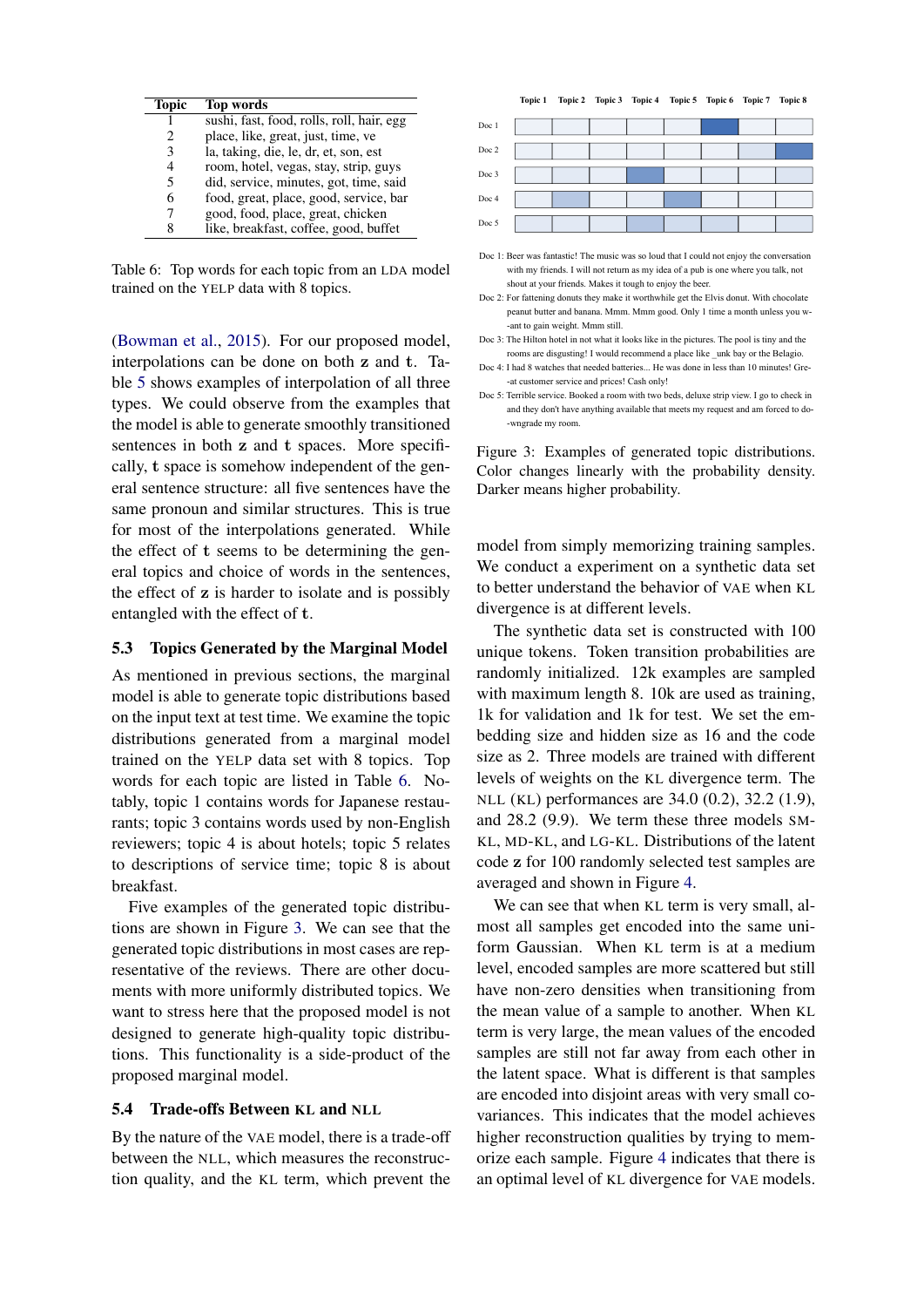<span id="page-8-17"></span>

Figure 4: Averaged latent code z distributions for SM-KL (left), MD-KL (middle), and LG-KL (right) representing models with different scales of KL values. Plus symbols are latent variable means. When KL value is too small, learned representations are random; when KL is too large, the model encodes each training example into a single point essentially memorizing the input.

However, how to determine this optimal level of KL divergence remains an open problem.

# 6 Conclusion

We present a novel variational autoencoder with a Dirichlet latent variable representing text topic distributions. Learning objectives of the proposed model in two different settings are derived and experiments on four different data sets are conducted. The model is more robust against KL divergence vanishing and learns better latent representations compared to a standard VAE model with respect to classification performances. It also generates higher quality samples across the latent space, even from low-probability areas. Interpolations of points in the latent space can be used to generate plausible sentences with smoothly transitioned semantics. As a side product of the proposed formulation, the model can generate topic distributions of unseen documents. We discuss the KL/NLL loss term trade-off and experiment on a toy data set which shows that there is an appropriate level of KL divergence depending on the application and model settings. Our findings also suggest some promising future research directions, including systematically determination of the proper KL divergence level based on model settings, learn disentangled representations of z and t.

# References

- <span id="page-8-9"></span>David M Blei. 2012. Probabilistic topic models. *Communications of the ACM*, 55(4):77–84.
- <span id="page-8-10"></span>David M Blei and John D Lafferty. 2007. A correlated topic model of science. *The Annals of Applied Statistics*, pages 17–35.
- <span id="page-8-12"></span>David M Blei, Andrew Y Ng, and Michael I Jordan.

2003. Latent dirichlet allocation. *Journal of machine Learning research*, 3(Jan):993–1022.

- <span id="page-8-2"></span>Samuel R Bowman, Luke Vilnis, Oriol Vinyals, Andrew M Dai, Rafal Jozefowicz, and Samy Bengio. 2015. Generating sentences from a continuous space. *arXiv preprint arXiv:1511.06349*.
- <span id="page-8-4"></span>Wenhu Chen, Wenhan Xiong, Xifeng Yan, and William Wang. 2018. Variational knowledge graph reasoning. *arXiv preprint arXiv:1803.06581*.
- <span id="page-8-11"></span>Li Fei-Fei and Pietro Perona. 2005. A bayesian hierarchical model for learning natural scene categories. In *Computer Vision and Pattern Recognition, 2005. CVPR 2005. IEEE Computer Society Conference on*, volume 2, pages 524–531. IEEE.
- <span id="page-8-13"></span>Michael Figurnov, Shakir Mohamed, and Andriy Mnih. 2018. Implicit reparameterization gradients. *arXiv preprint arXiv:1805.08498*.
- <span id="page-8-1"></span>Karol Gregor, Ivo Danihelka, Alex Graves, Danilo Rezende, and Daan Wierstra. 2015. Draw: A recurrent neural network for image generation. In *International Conference on Machine Learning*, pages 1462–1471.
- <span id="page-8-3"></span>Sepp Hochreiter and Jürgen Schmidhuber. 1997. Long short-term memory. *Neural computation*, 9(8):1735–1780.
- <span id="page-8-5"></span>Zhiting Hu, Zichao Yang, Xiaodan Liang, Ruslan Salakhutdinov, and Eric P Xing. 2017. Toward controlled generation of text. In *International Conference on Machine Learning*, pages 1587–1596.
- <span id="page-8-7"></span>Eric Jang, Shixiang Gu, and Ben Poole. 2016. Categorical reparameterization with gumbel-softmax. *arXiv preprint arXiv:1611.01144*.
- <span id="page-8-14"></span>Martin Jankowiak and Fritz Obermeyer. 2018. Pathwise derivatives beyond the reparameterization trick. *arXiv preprint arXiv:1806.01851*.
- <span id="page-8-16"></span>Yoon Kim. 2014. Convolutional neural networks for sentence classification. *arXiv preprint arXiv:1408.5882*.
- <span id="page-8-15"></span>Diederik P Kingma and Jimmy Ba. 2014. Adam: A method for stochastic optimization. *arXiv preprint arXiv:1412.6980*.
- <span id="page-8-6"></span>Diederik P Kingma, Shakir Mohamed, Danilo Jimenez Rezende, and Max Welling. 2014. Semi-supervised learning with deep generative models. In *Advances in Neural Information Processing Systems*, pages 3581–3589.
- <span id="page-8-0"></span>Diederik P Kingma and Max Welling. 2013. Autoencoding variational bayes. *arXiv preprint arXiv:1312.6114*.
- <span id="page-8-8"></span>Chris J Maddison, Andriy Mnih, and Yee Whye Teh. 2016. The concrete distribution: A continuous relaxation of discrete random variables. *arXiv preprint arXiv:1611.00712*.